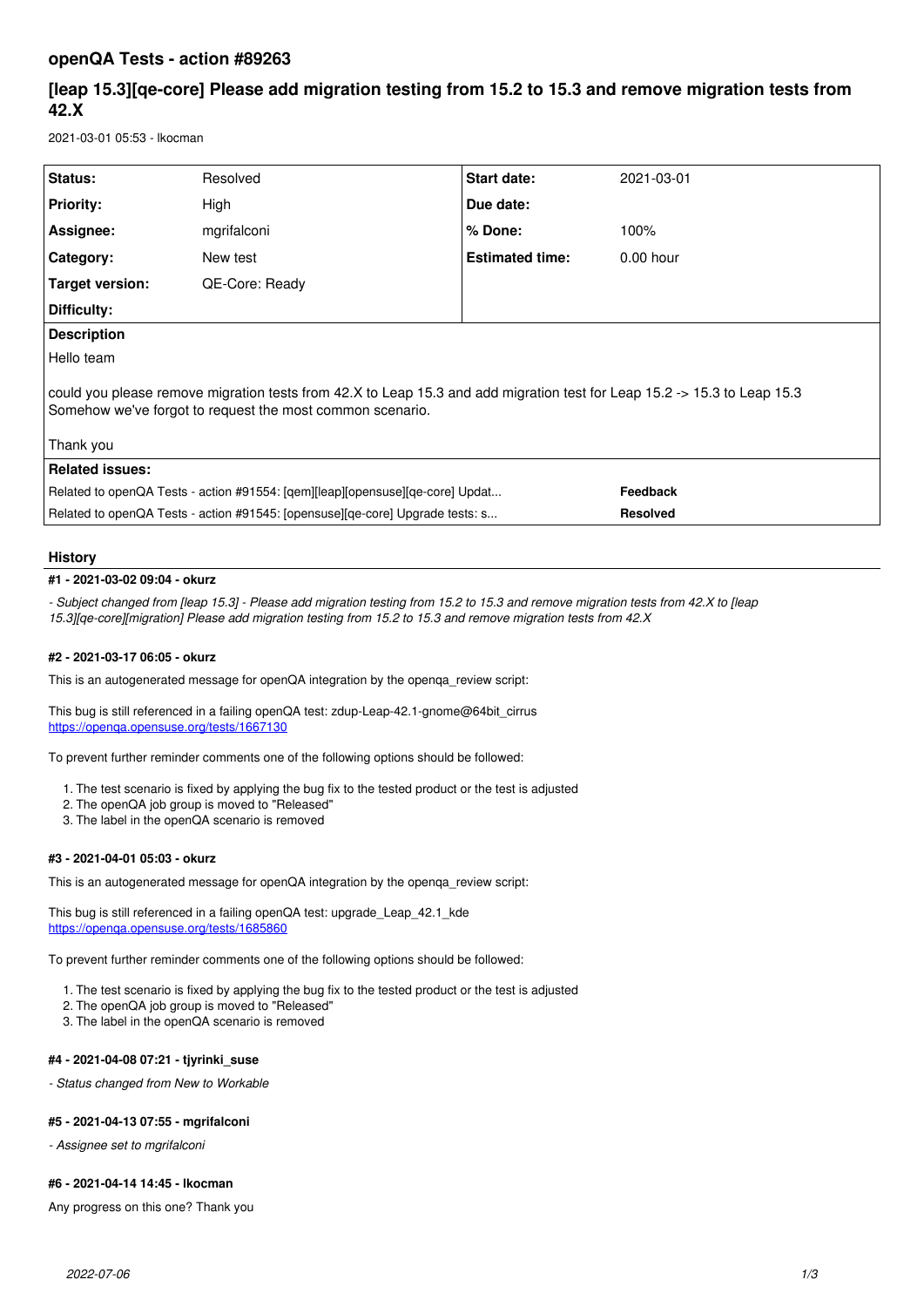## **#7 - 2021-04-14 15:00 - mgrifalconi**

Hello, as we talked over Rocket Chat, I scheduled the migration test for gnome and kde on the development section of o3 for testing: [https://openqa.opensuse.org/admin/job\\_templates/39](https://openqa.opensuse.org/admin/job_templates/39)

On the next leap build it will be executed and we can check how it goes!

#### **#8 - 2021-04-15 09:12 - tjyrinki\_suse**

*- Subject changed from [leap 15.3][qe-core][migration] Please add migration testing from 15.2 to 15.3 and remove migration tests from 42.X to [leap 15.3][qe-core] Please add migration testing from 15.2 to 15.3 and remove migration tests from 42.X*

Removing migration team from the tags as QE Core is doing this.

#### **#9 - 2021-04-16 07:24 - mgrifalconi**

Small update:

Tests added to the Development section of Leap 15 in o3

```
    opensuse-Leap-15.3-DVD-x86_64:
- upgrade_Leap_15.2_gnome
```

```
    - upgrade_Leap_15.2_kde
```
- upgrade\_Leap\_15.2\_cryptlvm:
- machine: uefi

Still waiting for a Leap build to trigger the execution of the tests.

About removing old tests: there was some discussion in Rocket Chat and IRC opensuse-factory and Oliver is still suggesting to keep them.

#### **#10 - 2021-04-22 05:43 - mgrifalconi**

#### Runs of

```
    - upgrade_Leap_15.2_gnome
```

```
    - upgrade_Leap_15.2_kde
```

```
    - upgrade_Leap_15.2_cryptlvm:
        machine: uefi
```
are now moved to the official Leap 15 job group. On the following build they will appear.

Cryptlvm took some time since the base image to use for upgrade test was not available and needed to be created and uploaded but now should be fine.

## **#11 - 2021-04-22 05:50 - mgrifalconi**

We also found a discussion point: we may want to test update versions of the system before upgrade and not its old GM. Relative issue here <https://progress.opensuse.org/issues/91554>

## **#12 - 2021-04-22 07:12 - okurz**

*- Related to action #91554: [qem][leap][opensuse][qe-core] Update GM images before running upgrade tests added*

### **#13 - 2021-04-26 08:53 - mgrifalconi**

*- Status changed from Workable to Resolved*

*- % Done changed from 0 to 100*

Hello,

- upgrade\_Leap\_15.2\_gnome

```
    - upgrade_Leap_15.2_kde
```
- upgrade\_Leap\_15.2\_cryptlvm:

Are being scheduled on the Leap 15 job group in o3 so I will close this issue.

Not touching old tests because of the conversation with Oliver on IRC,please reopen (or open a new one) if you want the old tests being unscheduled. Thanks!

## **#14 - 2021-04-26 20:16 - okurz**

- *Status changed from Resolved to Feedback*
- *% Done changed from 100 to 0*